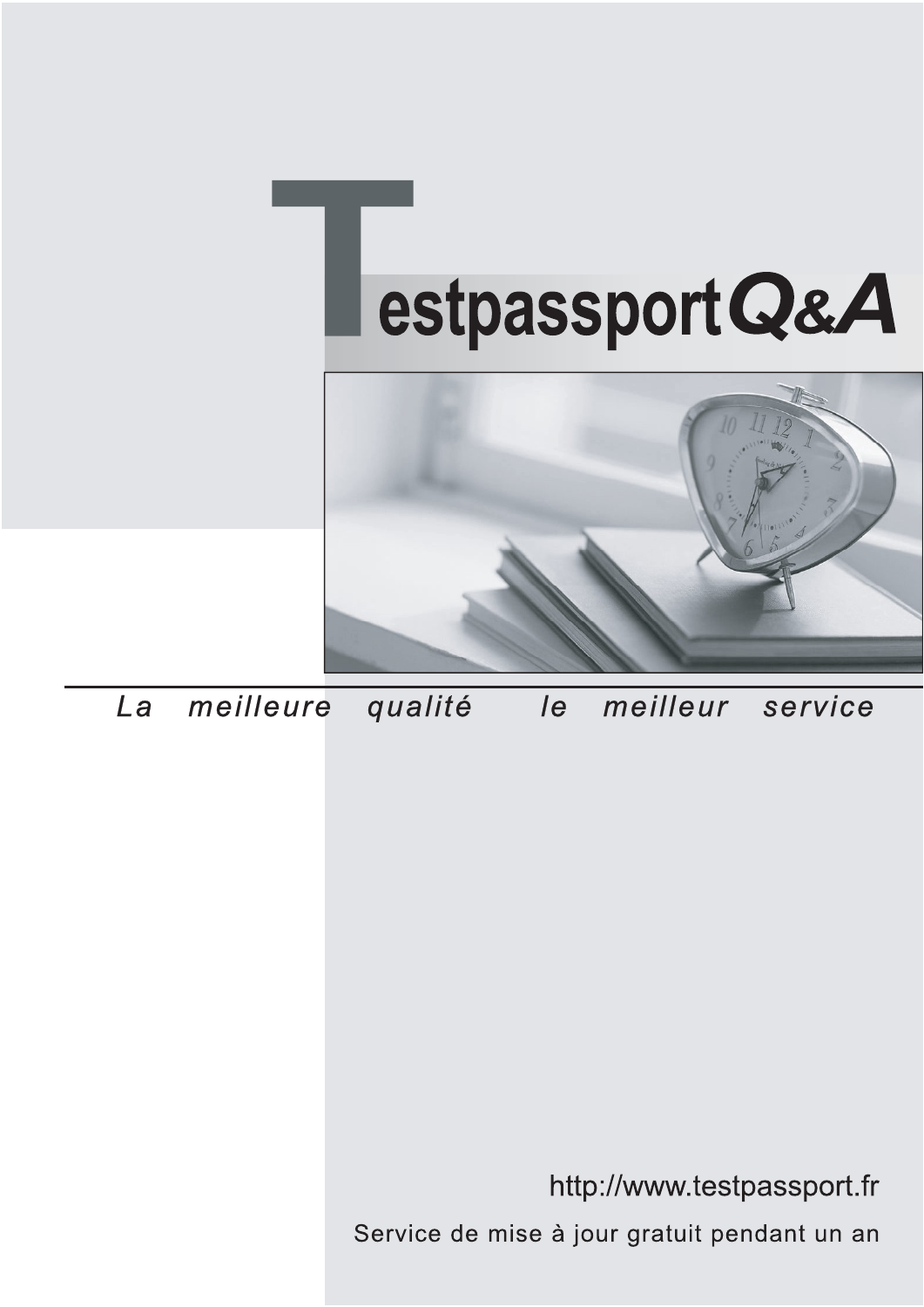# **Exam** : **C2010-825**

# **Title** : Rational Team Concert V6

## **Version** : DEMO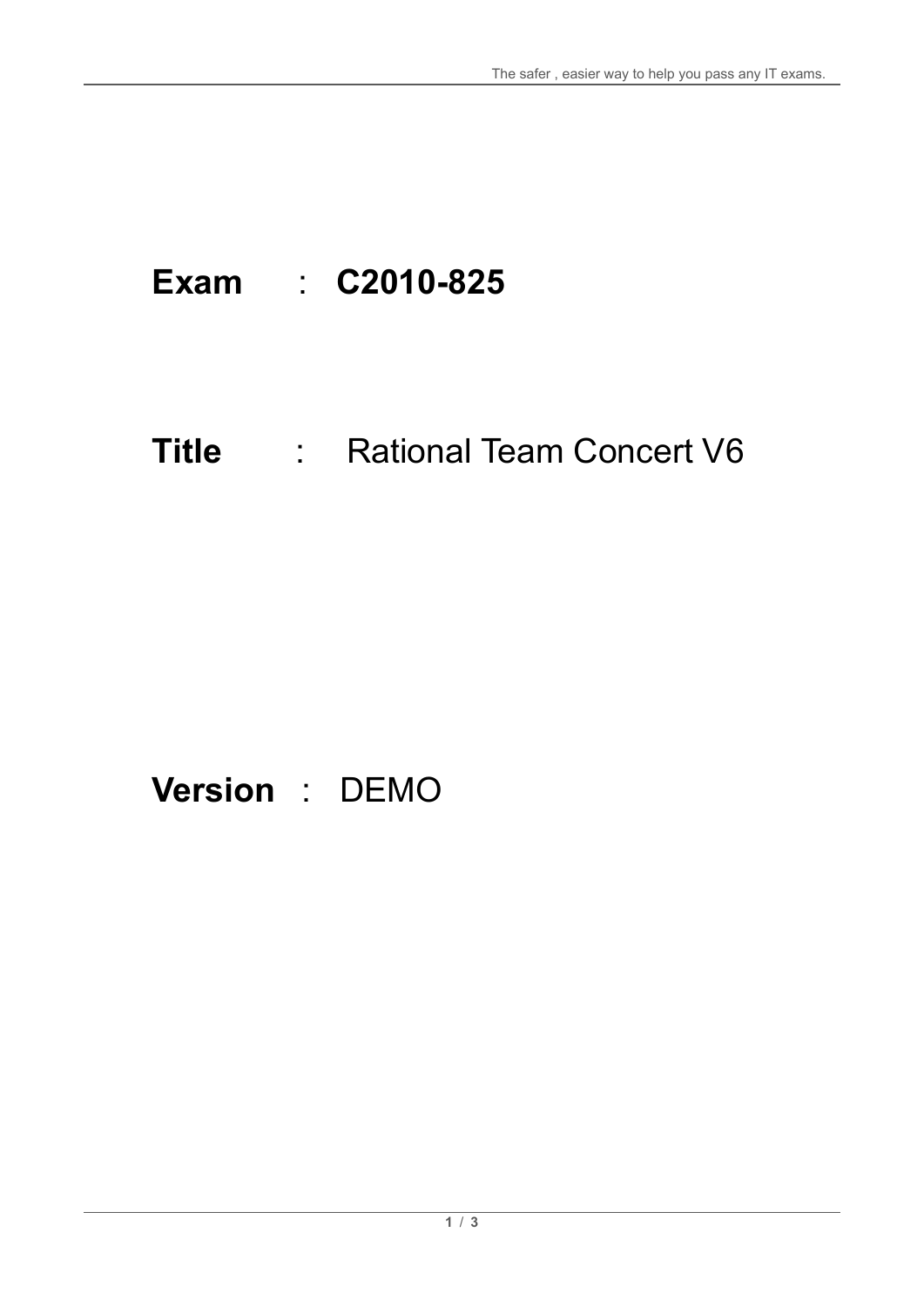1.A developer is working on a task with outgoing change sets in a loaded repository workspace when a manager identifies a new, critical task that must be performed immediately. There are currently no unresolved changes.

Without creating another repository workspace, how can the developer safely work on the critical task without losing the pending changes of the initial task?

- A. The user suspends the current change sets and starts working in a new change set.
- B. The user reloads the repository workspace and starts working in a new change set
- C. The user creates a new change set, selects it as the current change set and checks in all changes.
- D. The user loads the repository workspace in a different client and starts working in a new change set.

### **Answer:** B

2.An administrator has created a new type of work item with its own unique workflow. When the users begin to use this new work item type, the available states and actions are not from the expected workflow. How can the administrator correct this?

- A. Compile the workflow source.
- B. Deploy the new work item type.
- C. Bind the workflow to the work item type.
- D. Publish the workflow for the work item type.

#### **Answer:** C

3.How does RTC support agile planning?

A. RTC support work item based configurable agile planning using time tracking, Gantt charts, and out of the box custom reports.

B. RTC supports sprint planning with configurable plan types and plan views, an agile scheduler,

complexity management, and ranking.

C. RTC supports agile planning by importing and exporting plans to Microsoft Project to calculate sprint planning and user allocation to tasks.

D. RTC supports work item based agile cross project planning including predecessor/successor linking, prioritization and critical path analysis.

#### **Answer:** A

4.A developer using the RTC Eclipse client is viewing the history of a component. The developer would like to understand which source files were included in one of the change sets.

How could the developer accomplish this?

- A. Review the Change Summary for the change set.
- B. Locate change sets that affected the component.
- C. View the change set's Open Related work items.
- D. Export the history with the Include File Details option.

### **Answer:** A

5.A team is struggling to find the correct build result and wants to automatically reduce the amount of results retained.

- How can this be accomplished?
- A. Manually delete them.